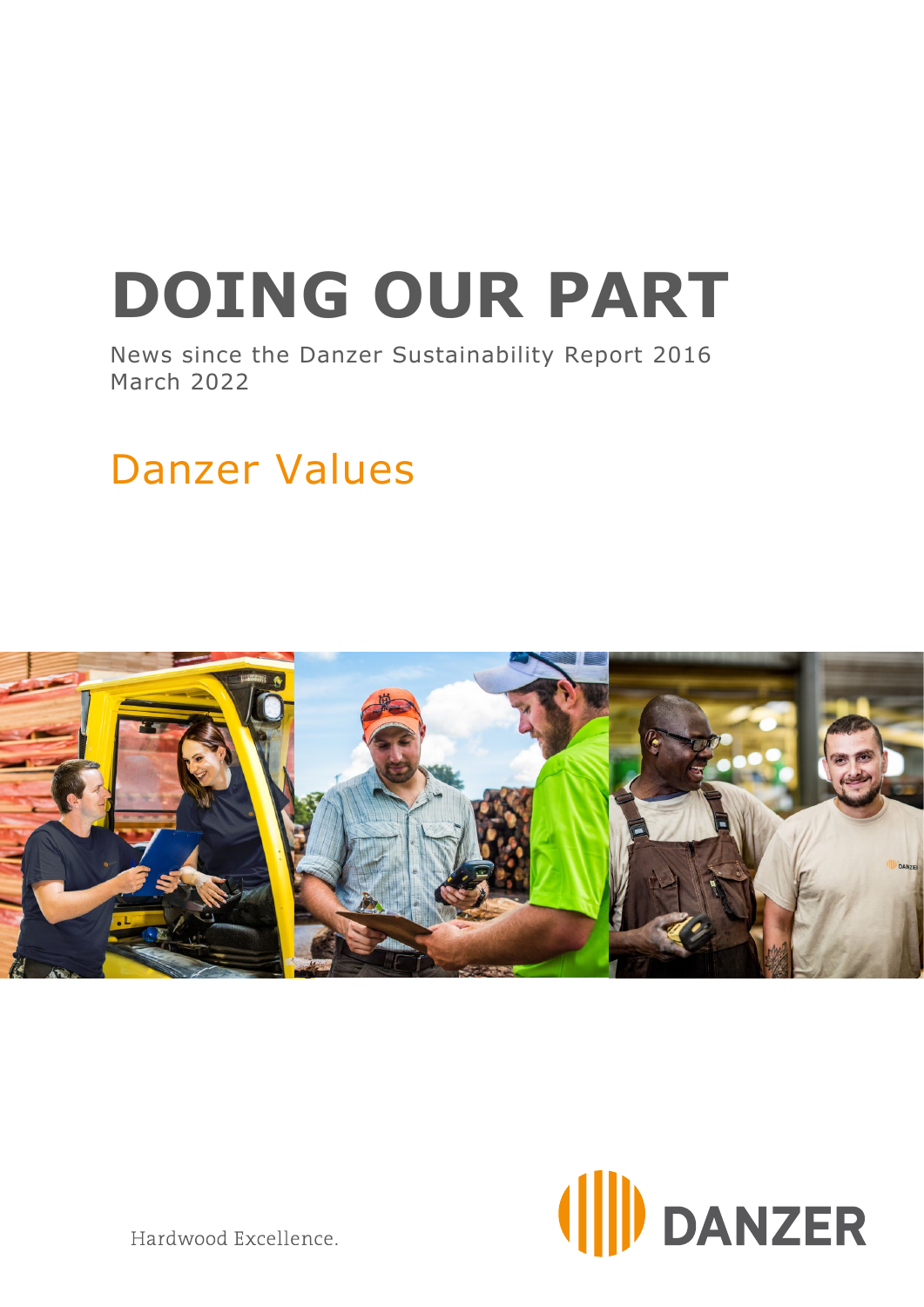In June 2017, Danzer published its second Sustainability report: Doing Our Part. Prior to the next full report, Danzer will prepare subject-specific updates to its Sustainability Report every quarter and demonstrate how Danzer is doing our part toward the UN Sustainable Development Goals (SDGs) published in 2015; a personal commitment to operate business in a way that is responsible for the resources we share with the communities we operate in.

This is news since the latest update in April 2019 on the segment *Danzer Values* found in the Danzer Sustainability Report 2016: Doing Our Part, pages 14, 32-33, and 56. The data for this report was updated between September 2021 and February 2022.



#### **Danzer Values**

The UN Sustainable Development Goal 16: Peace, Justice and Strong Institutions is important to Danzer because our log procurement and sales activities affect countries at high risk of corruption, illegal logging, and even child or forced labor. The Danzer Code of Conduct informs business decisions and helps Danzer take action by covering all elements of the Danzer Anti-Bribery and Corruption Policy (ABC Policy) and its Grievance Mechanism and Integrity Line. Corruption is linked to negative impacts around the globe including poverty, environmental degradation, human rights abuses, investment diversion, and the undermining of rule-of-law. Danzer works hard to demonstrate its adherence to integrity, governance and responsible business because our marketplace, international norms, and our stakeholders expect this of us.

Danzer relies on the Global Reporting Initiative standards to prepare this content about our impacts on the economic conditions of its stakeholders, and on economic systems at local, national, and global levels. GRI 205: Anti-corruption is a topic specific GRI Standard in the economic series. In the context of this update, corruption is understood to include: bribery, facilitation payments, fraud, extortion, collusion and money laundering.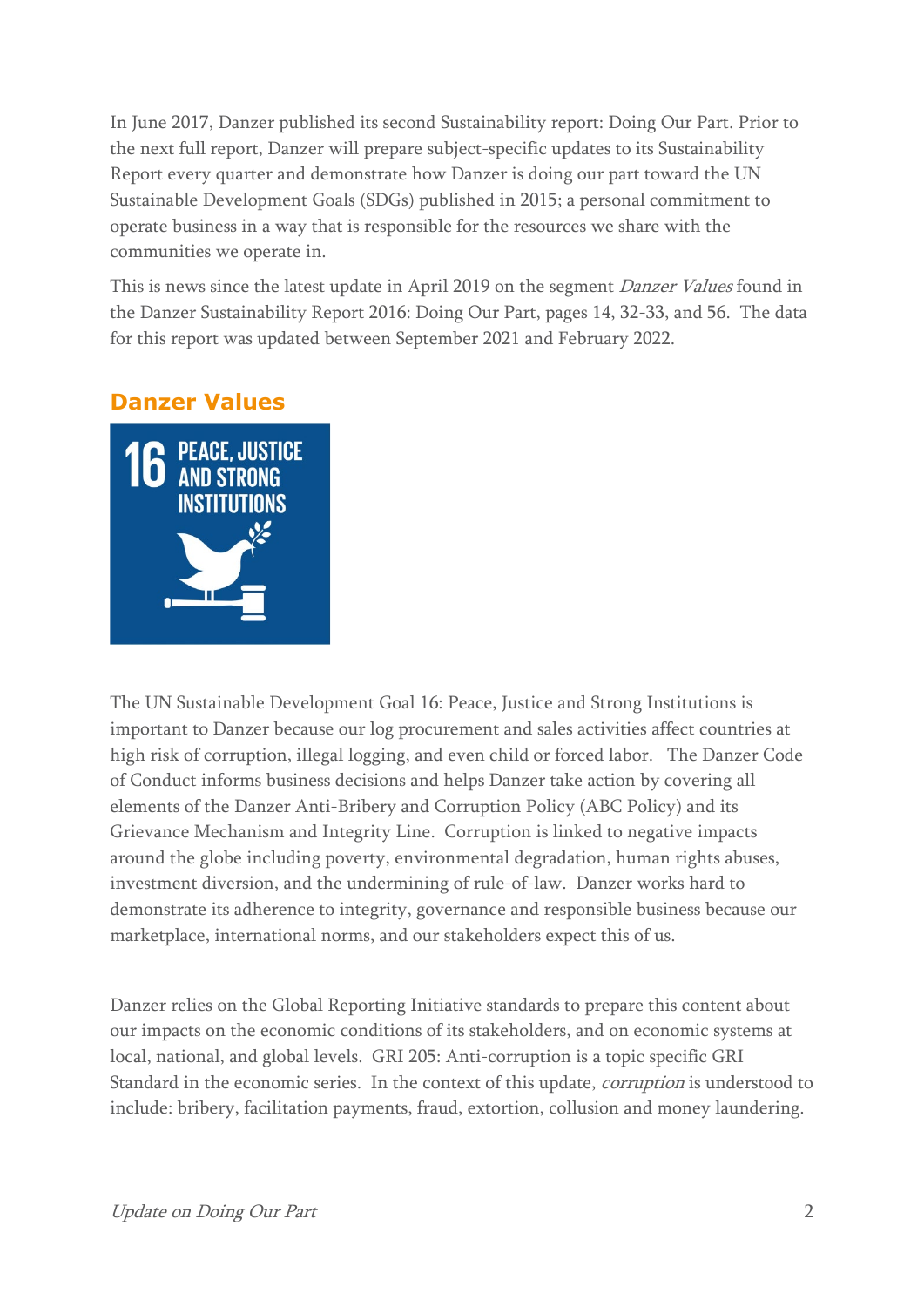[GRI 103] Danzer's management approach to [GRI 205] anti-corruption involves carefully identify risks throughout the supply chain of logs to product delivery while taking into consideration stakeholder expectations and interests. The primary stakeholders interviewed for this report were Danzer procurement and sales staff with experience in "high risk" (per Transparency International) countries. These are primary stakeholders because their decisions are critical to Danzer's reputation.

[GRI 205-1] Risk assessment procedures involve two steps: As a 1st step, Danzer researched all countries where it does business (location, procurement and/or sales) that also scored <50 on the Transparancy International Corruption Perceptions Index in 2018 for risks of bribery, corruption, child labor and illegal logging using publicly available data on these specific risks. As a 2nd step, Danzer spoke to employees doing business in these countries to find out what the real risks we face are: what employees are asked to do; what employees see on the ground; what employees hear from other businesses; what employees witness.

"AN IMPORTER IN INDIA REFERRED TO DOCTORING THE IMPORT LIST AS 'ONLY SLIGHTLY ILLEGAL.' I HAD TO EXPLAIN THAT THERE ARE NO VARYING DEGREES OF ILLEGALITY."

From sales employee interviews Q4 2021

[GRI 205-3] Overall, the results were positive. We demonstrated that Danzer employees take good decisions to protect company and personal integrity. No Code of Conduct violations were revealed, rather [GRI 205-2] employees were grateful to have a Code of Conduct and procurement contract conditions to rely on when they resist invitations for corrupt behavior.

"IN GABON, THE GOVERNMENT WILL REQUIRE ALL PRODUCERS TO HAVE SUSTAINABILITY CERTIFICATES BY JANUARY 2023 OR FACE AN EXTRA TAX."

From procurement employee interviews Q4 2022

Update on Doing Our Part 3 [GRI 103.1.2, 205-2] As a third and ongoing step, affected employees in procurement (logs and parts), sales, accounting, finance, human resources, and senior management were given an audio-visual training presentation on the results of the risk assessment. All affected employees were made aware of the actual corruption, illegal logging, or child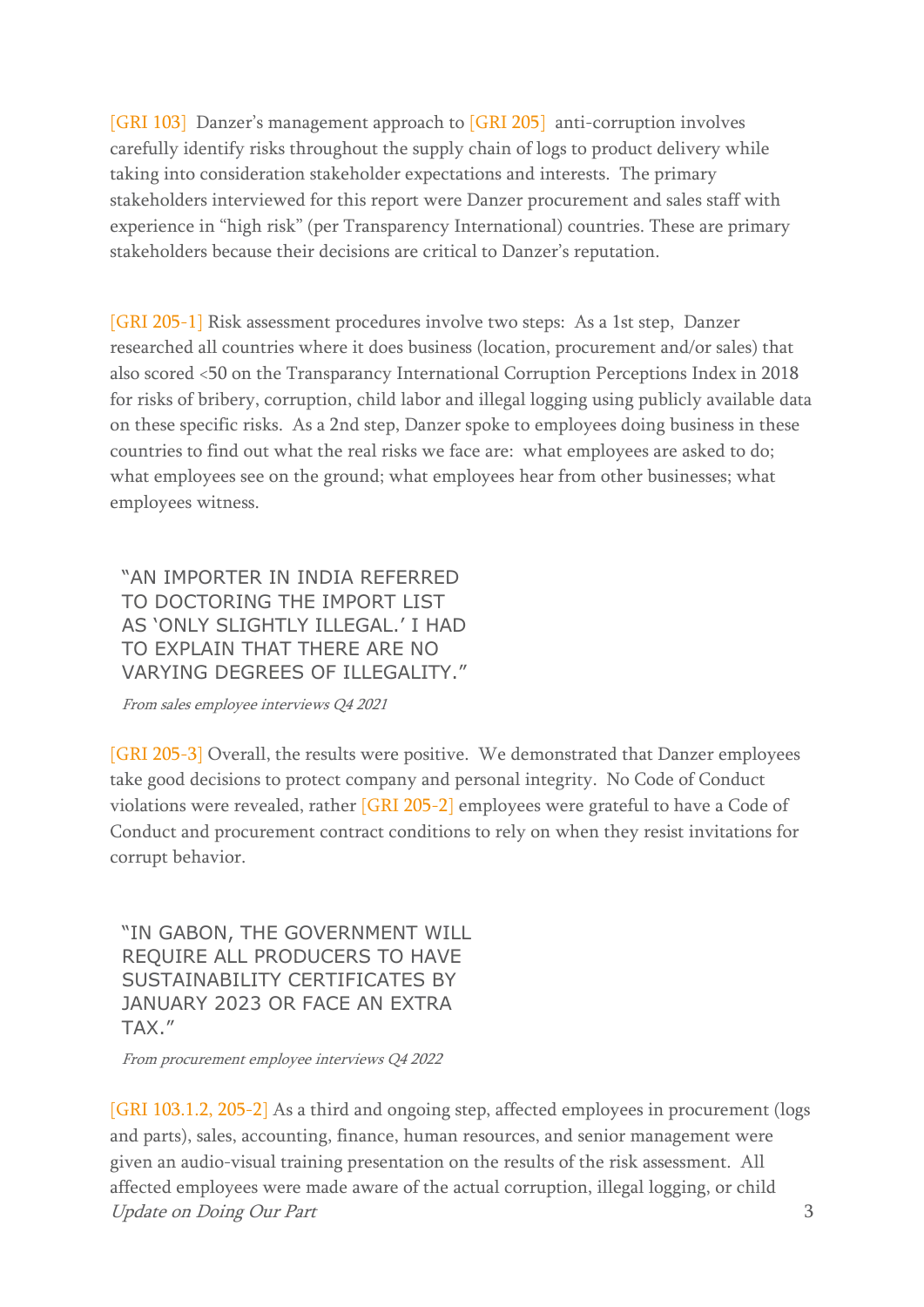labor risks Danzer faces due to its global presence. No child or forced labor if identified by media reports as possible, proved to be a risk in the Danzer supply chain. Methods for dealing with corrupt offers, illegal logs, or other fraudulent behavior were shared among all affected employees. Everyone was asked to report any examples they have experienced that might not have been covered by the risk report.

All affected employees were given new copies of the ABC Policy, Grievance Mechanism and Code of Conduct with new material highlighted:

- ABC Policy: "secrecy jurisdiction" is defined, tips on dealing with "coffee money" are spelled out, and instructions for dealing requests to "Bill To" a separate country are listed.
- Grievance Mechanism: Endnotes have been added throughout to explain the employee and employer rights when something is reported internally or externally.
- Code of Conduct: Modern Slavery Act provisions have been added under "Responsible Procurement"

"PEOPLE IN THE WOOD BUSINESS KNOW WE ARE FIGHTING CORRUPTION AND BRIBERY AND DO NOT ASK ANYMORE AS THEY DID 15 YEARS AGO. REFUSE 1-3 TIMES AND THEY GIVE UP."

From a sales employee interview Q4 2021



Danzer training documents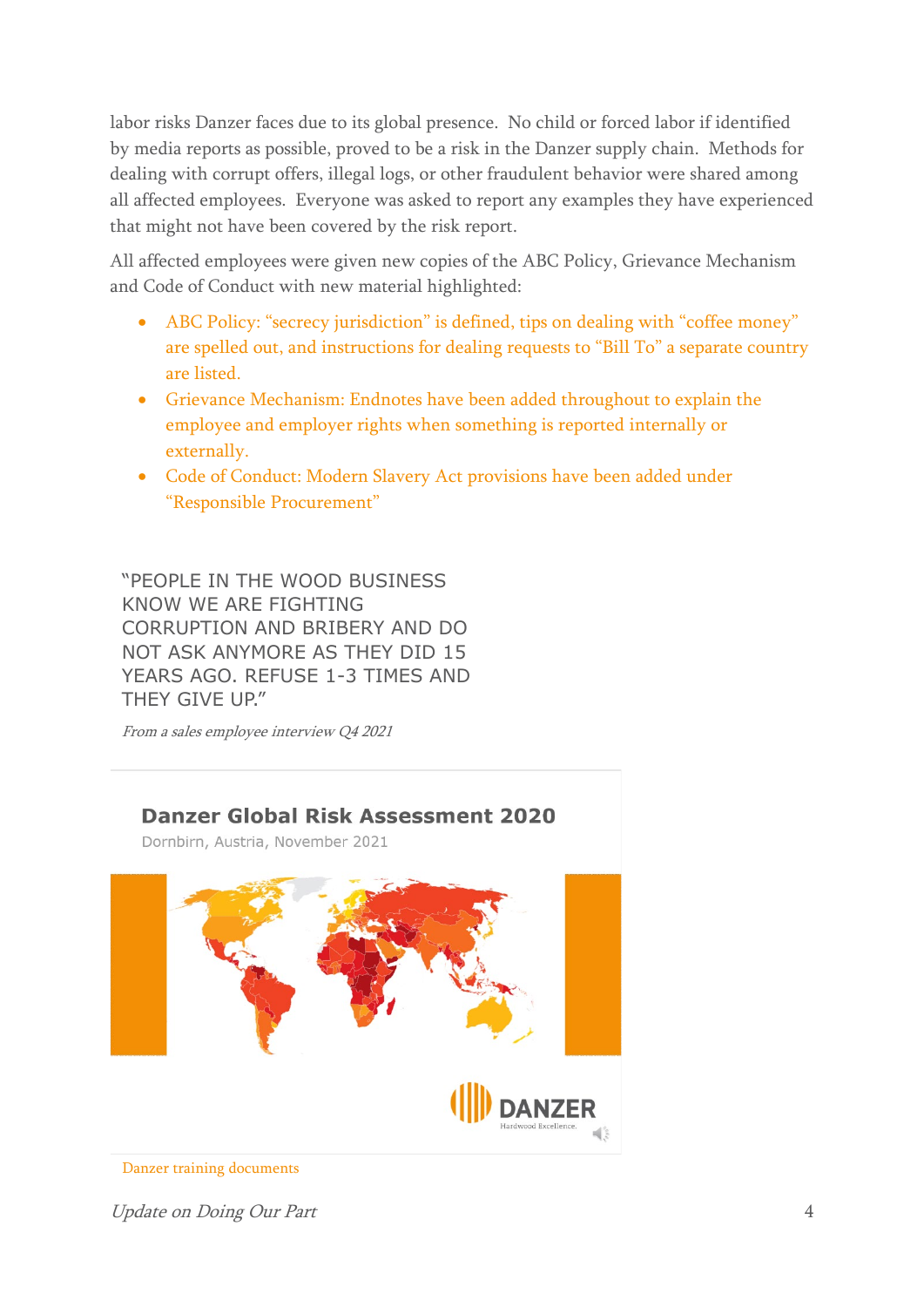### **Sustainable Product Portfolio**



[G4-4,8,9] In 2020, Danzer sold its products to 67 different countries worldwide: the top ten countries account for approximately 80% of Danzer's 2021 sales (see figure below).

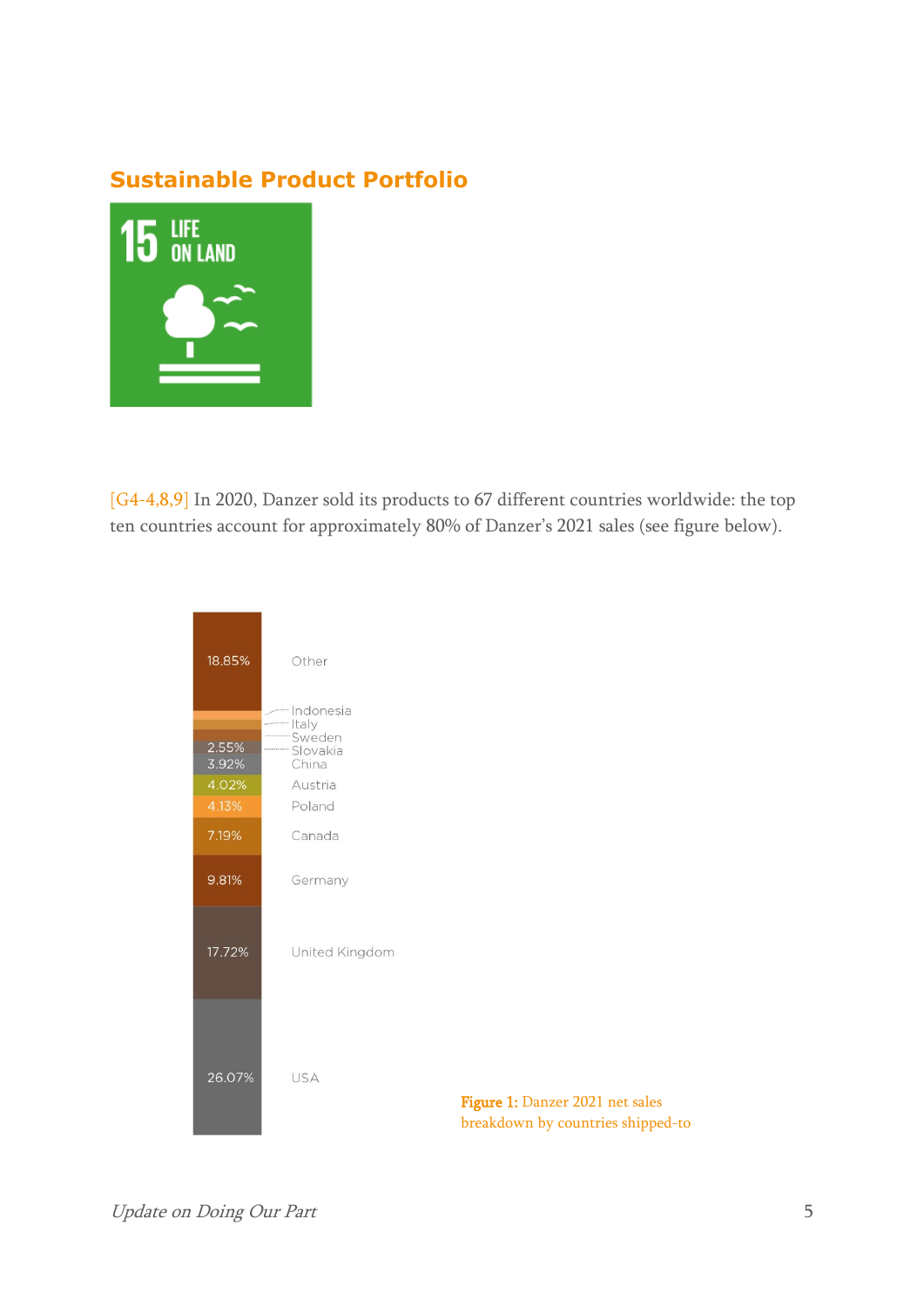The top 10 species account for more than 88% of Danzer's 2021 sales (see figure below).



[G4-13] Danzer continues its strict due diligence procedure and policy for procurement (see [https://www.danzer.com/en/company/corporate-responsibility/responsible](https://www.danzer.com/en/company/corporate-responsibility/responsible-procurement)[procurement\)](https://www.danzer.com/en/company/corporate-responsibility/responsible-procurement). We maintain chain-of-custody programs for FSC, PEFC, and FSC Controlled Wood (see figure next page).